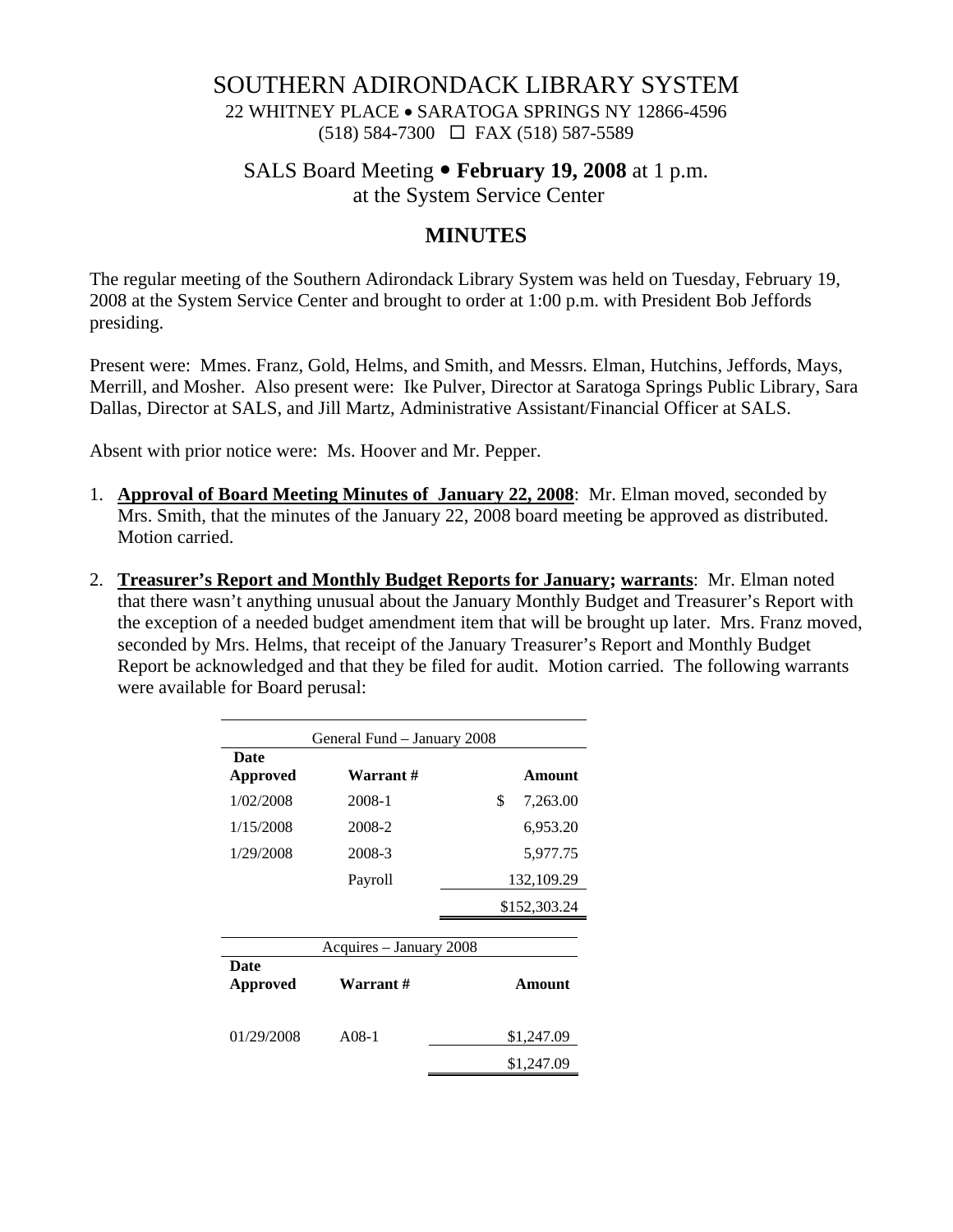#### 3. **Director's Report**:

A. *Joint Automation Report*: Mary Hanley was injured and required seven stitches when installing a computer at the Bolton Free Library. Megan Baker, Director of the Bolton Free Library, took Mary to get stitches. Micron was notified about the problem (a sharp piece of metal protruding from the computer case). Micron said they were aware of the problem and will correct it on future computer shipments. Chris Mundell will inspect new computers before they leave SALS, and has notified member libraries.

Michele Largeteau, Chris Mundell, and Sara met with Round Lake Library/Malta Branch planning group last week. The branch will have 5,000 square feet in the Community Center.

Joint Automation is working on Polaris Serials components; MVLS staff is being trained to use the Acquisitions portion of Polaris.

Carolyn Thomas, MVLS Administrative Manager, contacted Sara about unpaid bills from 2005. MVLS is working on a procedure to catch this type of thing before it happens again. MVLS will send reminders to libraries after 60 days. Mrs. Dallas has been assured there are no outstanding bills for 2006 and 2007.

- B. *Delivery*: Delivery is improving. There are new drivers and a contact person who follows through. Libraries are beginning to report items are moving.
- C. *Other*: SALS staff will work with Crandall Public Library to develop a NYSCA grant to develop a gap analysis of digitizing the Folklife Collection.

Three applications were received for the YSS Conference Scholarship: Corinth Free Library—Michael Hadfield Raquette Lake Free Library---Carolynn Dufft Waterford---Liz Luddington Sara recommends that all three applications be approved.

Mrs. Dallas was asked to speak at the NYSALB conference on May 2nd. Since she will be returning from China, she asked for volunteers to take her place.

The invitations and stationery for SALS  $50<sup>th</sup>$  Anniversary are being printed and should arrive at the end of the month.

SALS was closed twice due to ice storms. The Board directed Sara to draft a policy for review and discussion.

 NYLA Library Lobby Day scheduled appointments with Legislators are in Board packets. Please contact Sara if you will be attending.

Mr. Jeffords read a note received from Mike O'Connor, former SALS Director, suggesting naming the Conference Room in honor of Florence Harshe, SALS founding Director. Discussion followed.